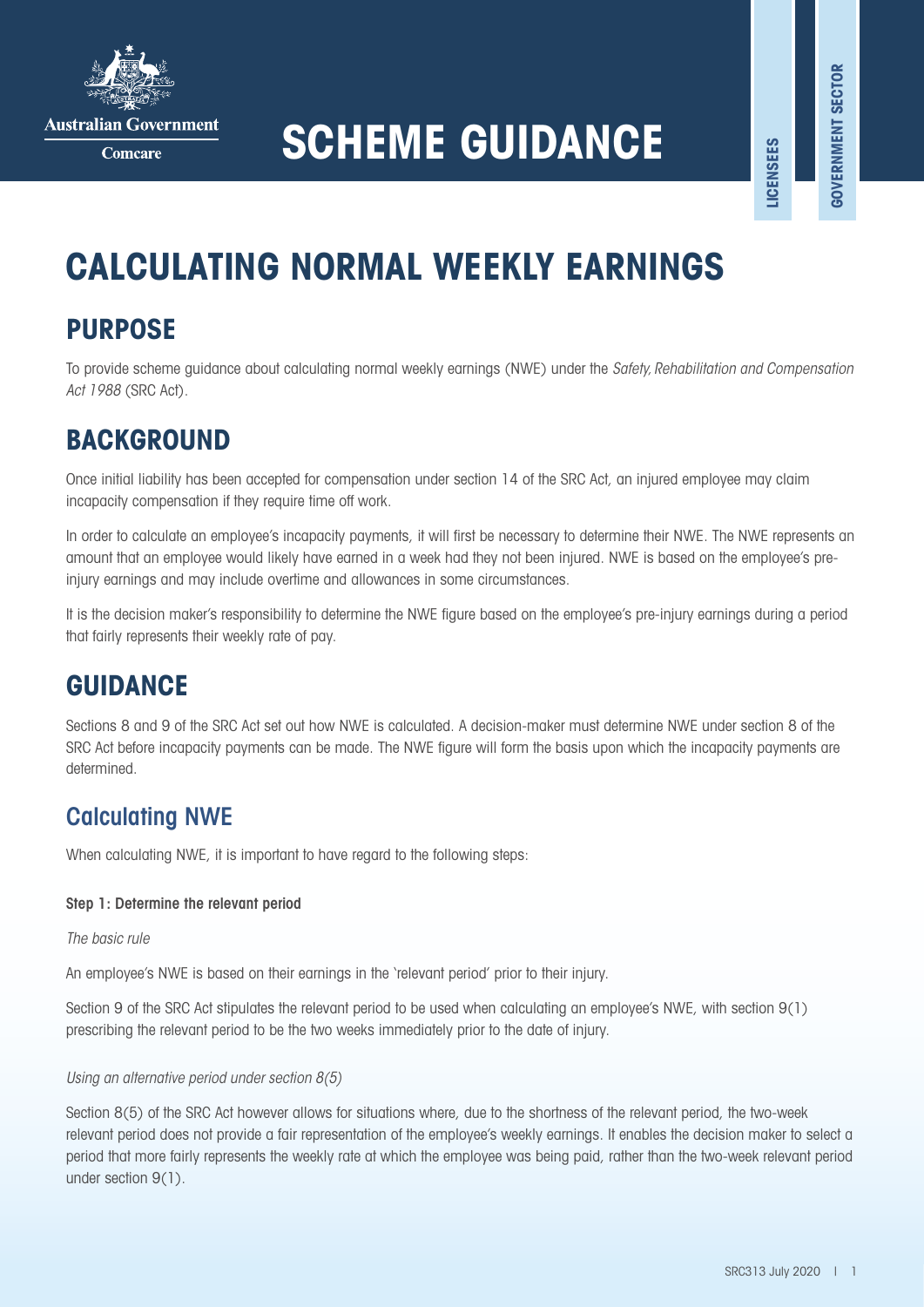Generally, using the two-week relevant period prior to the date of injury will be appropriate where an employee works standard hours and their earnings do not fluctuate significantly. However, if the employee works different shifts each week, has varying hours, overtime or allowances etc., then using an extended alternative period may be required. In these situations, an average of the employee's earnings over another period which results in a fair and reasonable representation may be appropriate. This could be, for example, 6 weeks, 12 weeks or 12 months prior to the date of injury, depending on the complexity of the employee's earnings. It could even be a specific period of time prior to, but not concluding at, the date of injury.

There is no upper limit or statutory time set for the alternative period under section 8(5). However, the two-week relevant period under section 9(1) would be the starting point or default position for calculating NWE, unless it would not constitute a fair representation of the employee's NWE<sup>1</sup>.

#### *Comparing the two-week relevant period with an alternative period*

If another period has been used under section 8(5), it is recommended that decision makers explain the choice of the period used (e.g. why certain dates were used, fluctuating hours, payroll data etc.) in the section 8 NWE determination to the employee.

It is not mandatory that an employee receive the most beneficial calculation possible by whatever means<sup>2</sup>. The aim is to provide a fair representation of what the employee was ordinarily earning prior to the injury. In cases where the comparison of the NWE amount between section 9(1) and section 8(5) has produced little difference, the Tribunal has held that the section 9(1) NWE does fairly represent the average weekly earnings and a decision-maker should not depart from using the two-week relevant period<sup>3</sup>.

#### Step 2: Calculate NWE in the relevant period

The formula for calculating NWE is provided under section 8(1) of the SRC Act. The formula is based on the average hourly ordinary time rate of pay and an average of hours worked during the relevant period, not including any overtime hours worked<sup>4</sup>.

Attachment A provides the relevant legislative formulas.

#### *Normal weekly hours*

An integral component of NWE calculations is the employee's normal weekly hours (NWH). The NWH refers to the average number of hours (including hours of overtime) that an employee worked in each week during the relevant period.

The main impact that the NWH has upon incapacity payments is:

- > the calculation of the first 45 weeks of incapacity
- > establishing the section 19(3) adjustment percentage for post 45 week incapacity calculations.

Once determined, the NWH of an employee does not change. Based on the definition contained in section 4 of the SRC Act, the NWH must be based on an employee's pre-injury weekly hours. It is not possible in any circumstance to adjust an employee's pre-injury NWH to reflect post-injury circumstances. There is no provision under the SRC Act to vary NWH after the date of injury. 5

The average hours worked refers to the hours actually worked in the relevant period, not the hours that the employee was paid in money<sup>6</sup>. For example, if the employee's contracted, `ordinary' or paid hours are 25 hours per week but the employee had been consistently working 30 ordinary hours per week leading up to the date of the injury, then the 30 ordinary hours per week would be considered the hours worked during the relevant period. The additional hours would be included as hours worked for the purposes of the section 8(1) formula, even if the additional hours are unpaid or taken as time off in lieu.

It should then be established whether the employee was required to work overtime on a regular basis.

<sup>1</sup> *Re Barrington and Comcare* [2015] AATA 29 at paragraph 27; 146 ALD 444.

<sup>2</sup> *Re Zegura and Comcare* [1998] AATA 199.

<sup>3</sup> *Re De La Cruz and Australian Postal Corporation* (1997) AATA 573; *Re Maley and Comcare* (1998) 27 AAR 100; *Re Shaw and Australian Postal Corporation*  (2005) AATA 747

<sup>4</sup> *Re Comcare v Pires* [2005] FCA 747

<sup>5</sup> *Re Comcare v Heffernan* [2011], FCAFC 131

<sup>6</sup> *Comcare v Wuth* [2017] FCA 433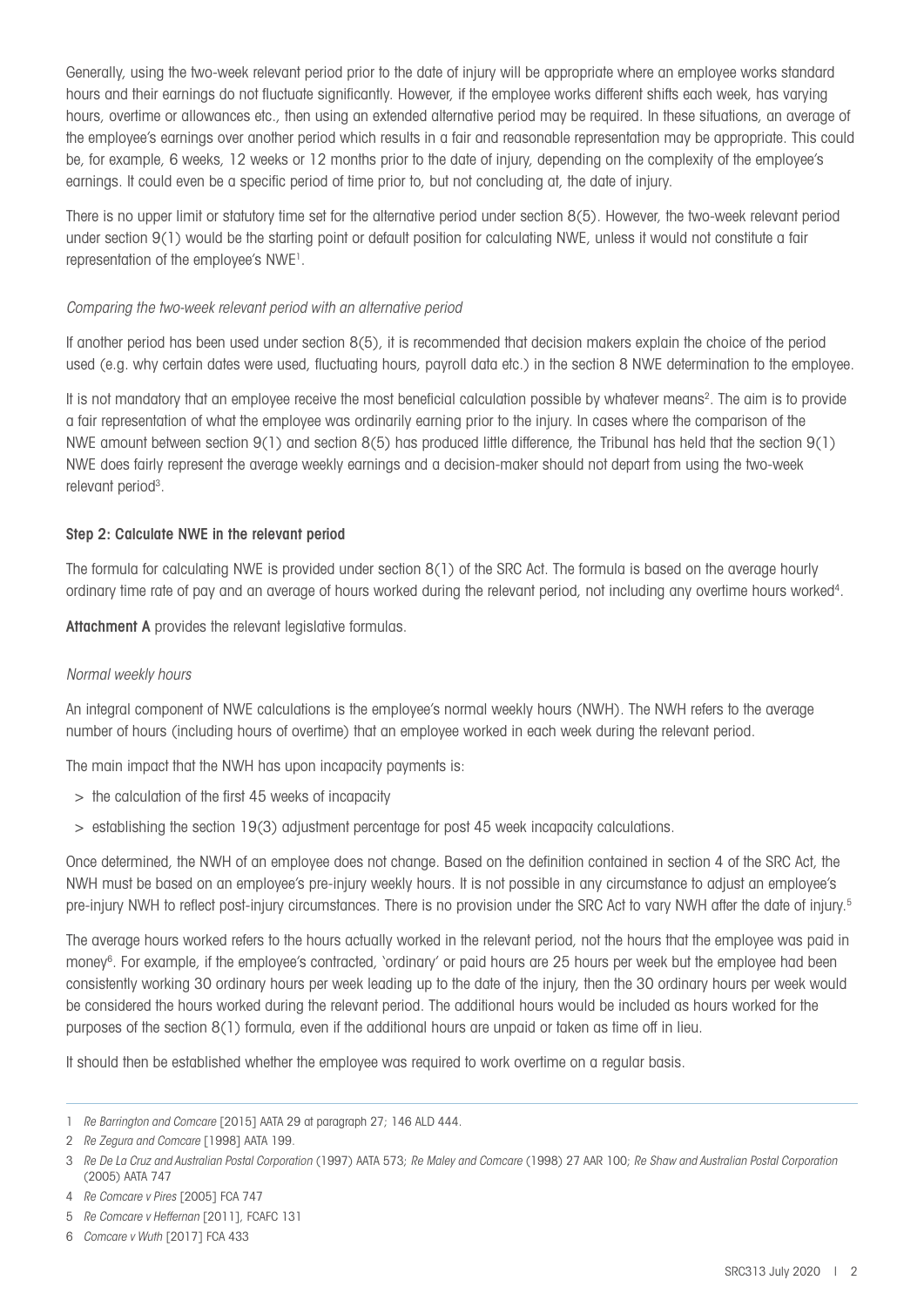#### Step 3: Determine if overtime is to be included

Where the employee is required to work overtime on a regular basis, section 8(2) of the SRC Act provides for the inclusion of an overtime amount in the NWE. Before overtime can be included in an employee's NWE, it must be established that the overtime is 'regular' and 'required'. Neither of these terms are defined in the SRC Act.

#### *Required*

The ordinary everyday meaning of 'required' is the imposition by the employer of an obligation upon the employee to work overtime on a regular basis. Required does not mean that the employer 'needed' someone to work overtime. However, if there is an expectation by the employer or an inherent condition of the position that the employee work overtime, then that overtime will be 'required'7.

The Full Federal Court in *Peisley*<sup>8</sup> found that an employee will be 'required' to work overtime where there is an agreement that constitutes authority to work the additional hours. When determining if an employee was required to work overtime, it needs to be established if there was an agreement between the employee and the employer that the overtime be performed. This agreement can be formal i.e. a written contract or terms of employment, or it can be informal i.e. a verbal request and agreement and does not necessarily need to be legally enforceable.

Once the employee has the agreement of their employer to work a certain period of overtime, that is sufficient to determine it was 'required'.

#### *Regular*

The Full Federal Court in *Peisley* considered that where an employee is 'required' to work overtime to the extent that such an authority to work additional hours would occur in the normal course of events, the statutory notion of 'on a regular basis' would also be satisfied. When determining whether an employee worked overtime on a regular basis, decision makers must be satisfied the requirement to work overtime was recurring. The same hours of overtime do not need to recur each week to satisfy the notion of 'on a regular basis,' rather it is the requirement to work overtime that must be recurring.

#### Step 4: Determine if allowances should be added

Under section 8(1) of the SRC Act, an employee's NWE can include a component for allowances they were receiving prior to the date of injury.

Allowances to be included in NWE are for:

- > conditions encountered during employment
- > special skills/qualifications
- > special duties.

Allowances for monies spent, or likely to be spent, should not be included in the calculation of NWE, as they are not classified as `earnings' i.e. these are not monies obtained as a reward for work or merit<sup>9</sup>. For example, an employee receiving an allowance to purchase suitable clothing for a posting in a cold climate would not be considered an allowance for inclusion in the NWE calculation.

Nor can the NWE include 'prospective' allowances i.e. an allowance that may have been, but for the injury, payable at some time after the injury on completion of a course, training or some other pre-qualification<sup>10</sup>. For example, an employee would have been receiving a firearms allowance following completion of the necessary training if not for their injury. Other trainees completed the training and receive the allowance. The employee's injury prevented the completion of the training, therefore the allowance cannot be included in the NWE.

Attachment B provides further examples of matters that should ordinarily be included or excluded as part of the NWE calculation.

<sup>7</sup> *Re Peisley and Telstra Corporation Limited* [2005] AATA 929.

<sup>8</sup> *Telstra Corporation Limited v Peisley* (2006) 151 FCR 275.

<sup>9</sup> *Re Sutton and Comcare* (1996) AATA 168.

<sup>10</sup> *Re Perry and Department of Defence* (1997) AATA 93.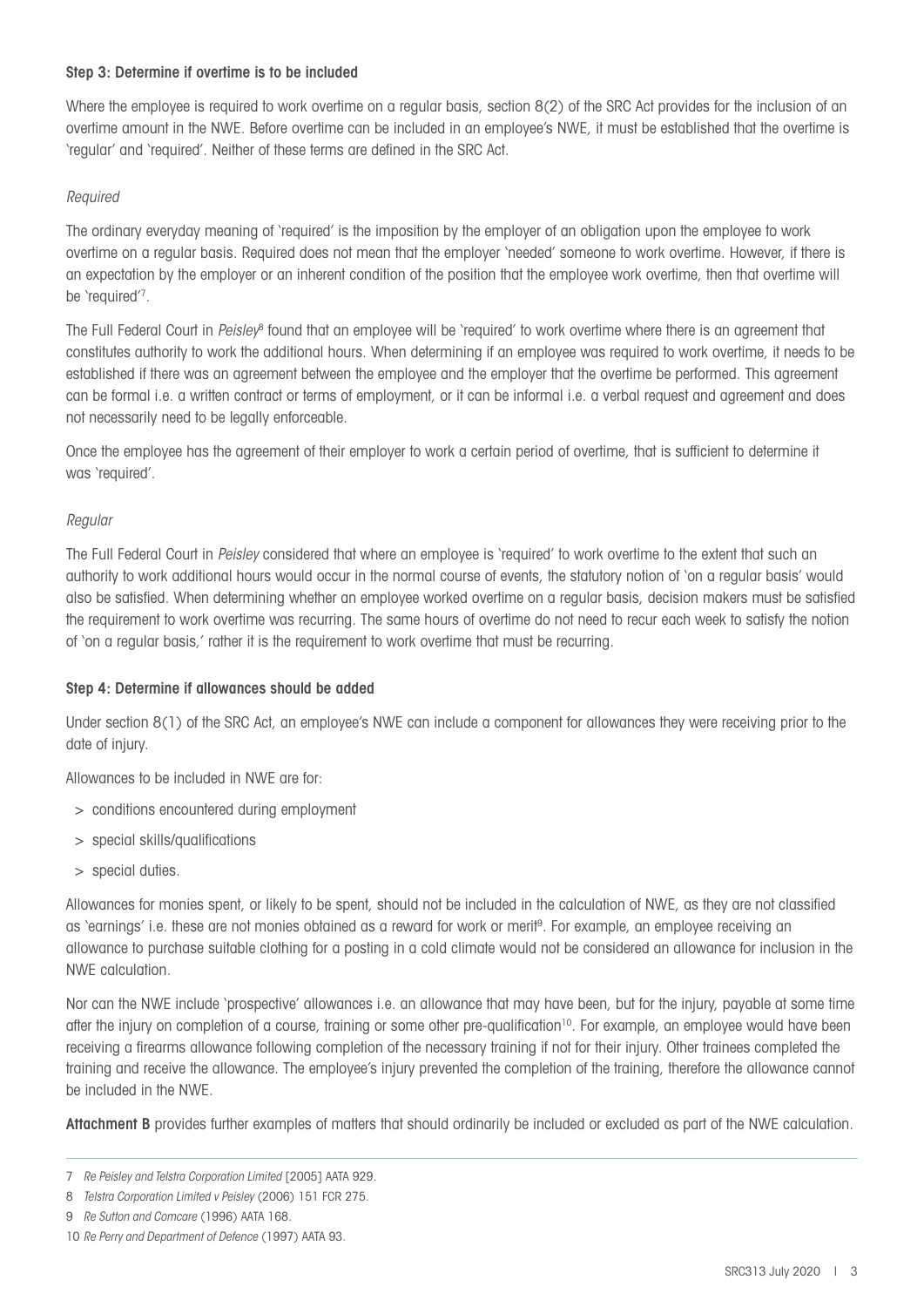### Other options available to calculate NWE

#### Using comparable employee to calculate NWE

In some cases, it may not be possible to calculate an employee's NWE using the steps outlined above. An example of such a situation could be in the case of a new employee who is injured not long after commencing employment.

Section 8(4) of the SRC Act can be used to calculate NWE in circumstances where, because of the shortness of the relevant period, it is impracticable to calculate the NWE. This provision would mainly apply where a new employee is injured within the relevant period. Due to the short duration of employment during the relevant period, the decision maker may determine the NWE by reference to the earnings of another employee doing the same or similar work.

#### NWE for part-time employee with other employment

If the employee is in part-time or unpaid employment with the Commonwealth or licensee at the date of injury, section 8(3) of the SRC Act provides for the inclusion of earnings from any other employment in the NWE calculation. The employee's NWH will also include the average number of hours that the employee worked in the other employment in each week during the relevant period. For example, if a part time truck driver was also employed to stack shelves at night in a grocery store during the relevant period, then their earnings and average hours worked from that employment in the relevant period will also be included in NWE and NWH calculations.

Note: There is no provision under the SRC Act that allows for the inclusions of earnings from any other employment to be included in a full-time employee's NWE calculation.

### Information to include in an initial NWE determination

Initial NWE determinations should include:

- > that the NWE has been determined under section 8 of the SRC Act
- > the period used to calculate the NWE
- > an explanation as to why a particular period was chosen e.g. the usual relevant period or an alternative period
- > a summary of the data considered in arriving at the NWE figure e.g. pay records for a particular period were used.

### **FURTHER INFORMATION**

This guidance should be read in conjunction with the Scheme Guidance 'Adjusting normal weekly earnings under section 8(1) of the *Safety, Rehabilitation and Compensation Act 1988*'.

For further information on calculating incapacity see the [scheme guidance](https://www.comcare.gov.au/the_scheme/guidance_on_applying_the_src_act) on:

- > Adjusting Normal Weekly Earnings under section 8(10) of the *Safety, Rehabilitation and Compensation Act 1988*
- > Calculating incapacity compensation after 45 weeks
- > Employers receiving superannuation benefits and incapacity payments

Scheme [e-guidance](https://www.comcare.gov.au/training/scheme_e-guidance?utm_source=comnet&utm_medium=feature_news&utm_campaign=e-guidance_launch&utm_content=launch) is also available on the incapacity provisions.

For further information, please contact Comcare's Scheme Policy and Design team on 1300 366 979 or email: [scheme.policy@comcare.gov.au](mailto:scheme.policy%40comcare.gov.au?subject=).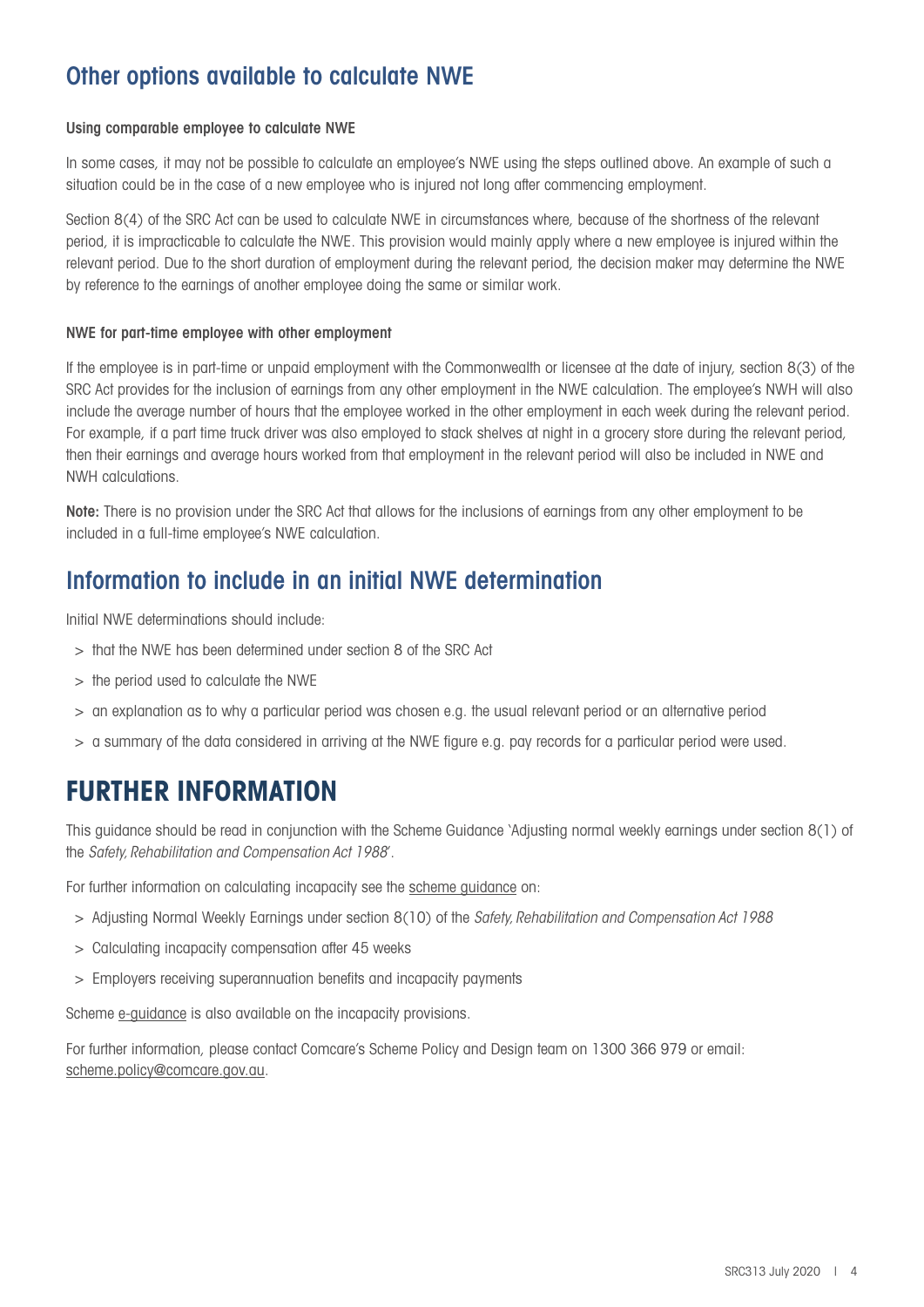## **ATTACHMENT A**

#### *Normal weekly earnings (section 8)*

(1) For the purposes of this Act, the normal weekly earnings of an employee (other than an employee referred to in subsection (2)) before an injury shall be calculated in relation to the relevant period under the formula:

#### $(NH \times RP) + A$

where:

*NH* is the average number of hours worked in each week by the employee in his or her employment during the relevant period;

*RP* is the employee's average hourly ordinary time rate of pay during that period; and

*A* is the average amount of any allowance payable to the employee in each week in respect of his or her employment during the relevant period, other than an allowance payable in respect of special expenses incurred, or likely to be incurred, by the employee in respect of that employment.

(2) Where an employee is required to work overtime on a regular basis, the normal weekly earnings of the employee before an injury shall be the amount calculated in accordance with subsection (1) plus an additional amount calculated in relation to the relevant period under the formula:

#### NH x OR

where:

*NH* is the average number of hours of overtime worked in each week by the employee in his or her employment during the relevant period; and

*OR* is the employee's average hourly overtime rate of pay during that period.